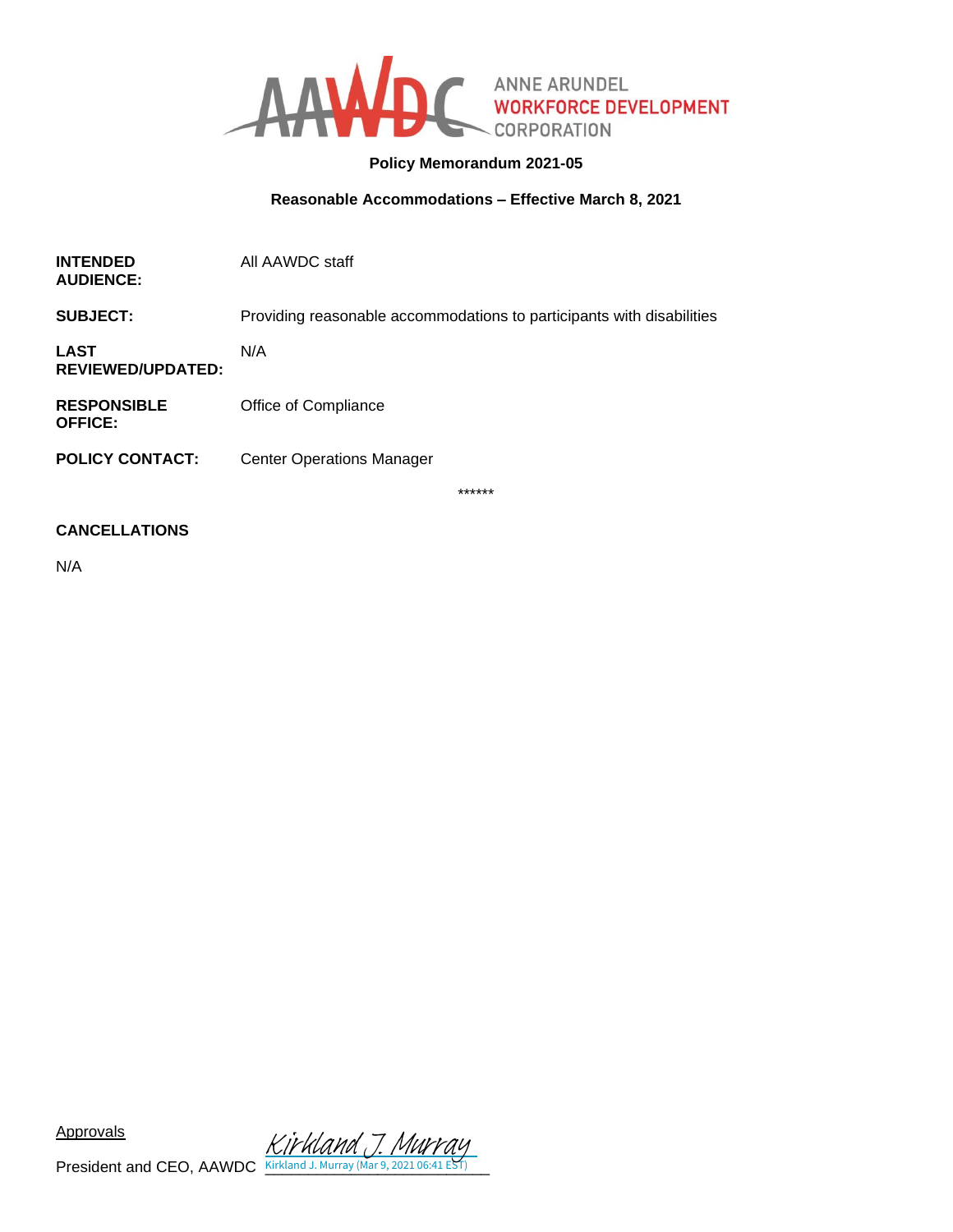#### *Introduction*

Individuals with disabilities are a vital element of the mission and vision of both Anne Arundel Workforce Development Corporation (AAWDC) and the Anne Arundel County Local Workforce System. To be successful, individuals with disabilities may require accommodations for the following:

- Consideration of aid, benefits, services, training, or employment as desired;
- Performing the essential functions of their jobs, or to receive aid, benefits, services, or training equal to that provided to qualified individuals without disabilities; and/or
- Enjoy the benefits and privileges of the aid, benefits, services, training, or employment equal to those that are enjoyed by other similarly situated individuals without disabilities unless providing such accommodation would impose an undue hardship.

This policy applies to customers and clients of AAWDC initiatives and visitors to AAWDC-operated facilities. For reasonable accommodation for AAWDC employees, please see the HR Handbook.

#### *Policy Statement*

AAWDC is committed to assuring equal opportunity and equal access to employment, services, program, and activities for individuals with disabilities. AAWDC will provide reasonable accommodation(s) to a qualified person with a disability to enable the individual to participate substantially in the same way as an individual without a disability.

(NOTE: an individual need not be permanently disabled to qualify for reasonable accommodation.)

Should an accommodation impose an undue hardship on AAWDC, staff working with the individual must make any other accommodation that does not impose such a hardship. The goal is to ensure that the individual receives the aid, benefit, service, training, or employment provided, to the maximum extent possible, even if such accommodation does not allow participation in the same way.

#### Guidance on Providing Accommodations

The reasonableness of an accommodation will depend upon the circumstances of each case. Some requests are simple, such as providing alternate formats for individuals with visual impairments or a sign language interpreter. Other requests may require some thought by staff. For example, while AAWDC would not be expected to provide a motorized scooter to a mobility-impaired individual, a reasonable accommodation might be providing an area to stow this aid.

AAWDC is not required to provide personal items to individuals with disabilities, such as hearing aids, prosthetics, wheelchairs, eyeglasses, and the like. However, these items could be considered reasonable accommodations if they meet the specific needs of the program or activity in which the participant is enrolled. Some grants may also have funds specifically designated for such items (i.e., supportive service funds). Nothing in this policy should be read as preventing an initiative from providing such items if they are deemed necessary for full participation in a program or activity with which the individual is actively participating.

Accommodations are considered "unreasonable" only if the proposed accommodations impose an undue hardship for AAWDC. The factors that will be used in determining whether an accommodation is reasonable are as follows:

- The nature and net cost of the accommodation;
- The overall financial resources of the initiative, including the number of persons aided, benefitted, served, or training by the initiative, and the effect of the accommodation on resources and expenses;
- The type of operation, including the geographic separateness and relationship to AAWDC;
- The impact of the accommodation upon the operations of AAWDC, including the impact on the ability of other participants to receive aid, benefits, services, or training and the impact on AAWDC's ability to carry out its mission.